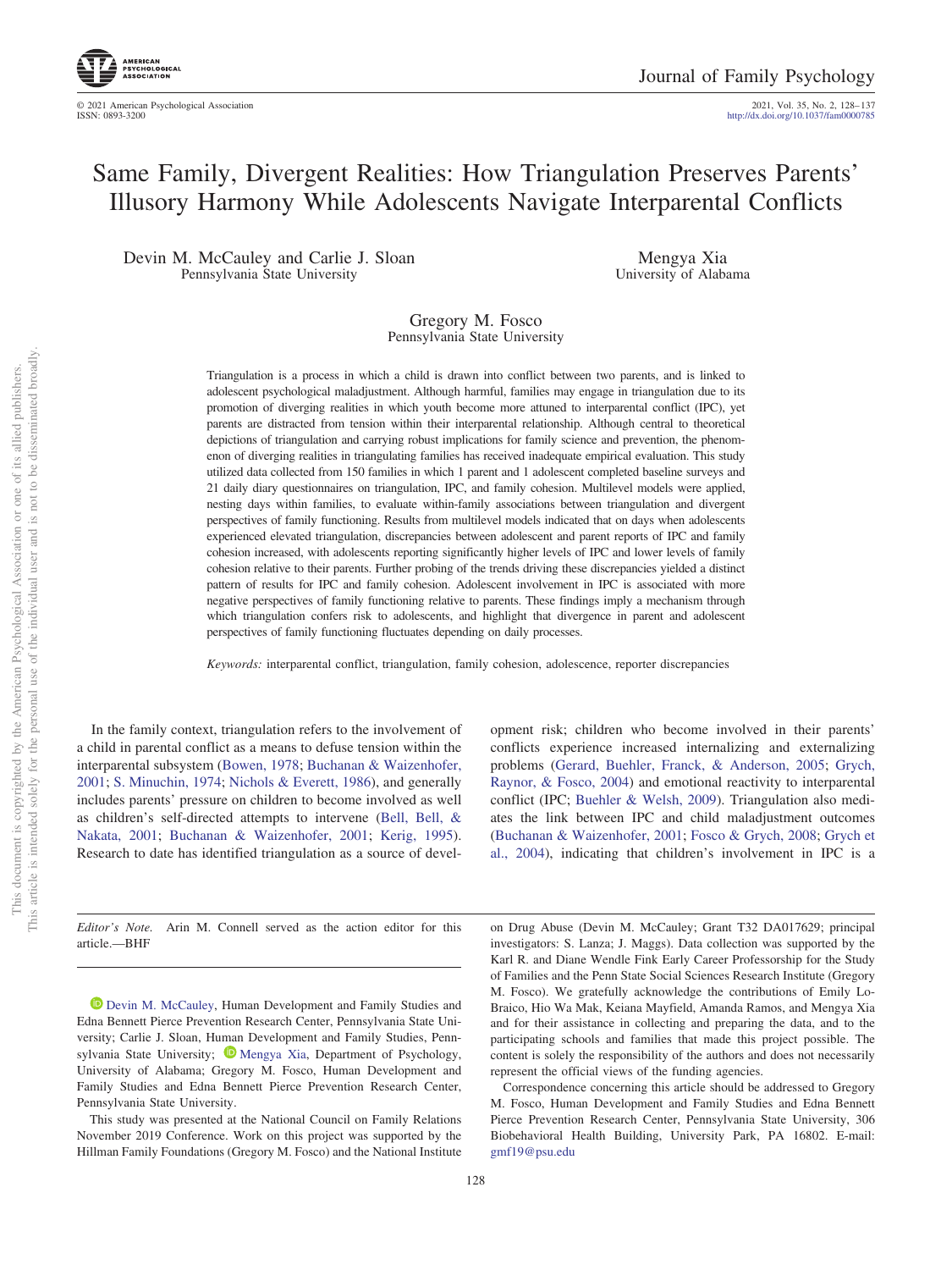mechanism through which risk from IPC is conferred. Beyond individual adjustment, triangulation also undermines family relationships, drawing on evidence of relations with increased hostility and diminished closeness between parents and adolescents [\(Fosco](#page-8-7) [& Grych, 2010;](#page-8-7) [Fosco, Lippold, & Feinberg, 2014\)](#page-8-8).

# **Triangulation in the Home: Divergent Realities and Illusory Harmony**

Considering the intuitive and documented harms attributed to triangulating children in IPC, it may be surprising that approximately one third of families of adolescents are marked by elevated triangulation [\(Fosco & Bray, 2016\)](#page-8-9). Attempts to understand why triangulation occurs in families have led family theorists to reflect on the function it may have within the family system. Triangulation is thought to be a family's response to IPC to maintain homeostasis in family harmony [\(S. Minuchin, 1974;](#page-9-0) [P. Minuchin,](#page-9-3) [1985\)](#page-9-3). Involving children in IPC may serve to defuse the tension between parents who struggle to resolve conflicts on their own [\(Bowen, 1978;](#page-8-0) [Buchanan & Waizenhofer, 2001;](#page-8-1) [S. Minuchin,](#page-9-0) [1974;](#page-9-0) [Nichols & Everett, 1986\)](#page-9-1). Thus, this triadic process may provide temporary stability [\(Bowen, 1978;](#page-8-0) [Kerig, 1995\)](#page-9-2), maintaining the couple subsystem "in an illusory harmony" [\(S. Minuchin,](#page-9-0) [1974,](#page-9-0) p. 102) in which couples perceive stability in their relationship while the underlying sources of relational conflict remain unaddressed. Children in these families, however, are thought to be well aware of the undercurrent of tension in the home [\(Bell et al.,](#page-8-2) [2001;](#page-8-2) [S. Minuchin, 1974\)](#page-9-0). Indeed, children who are triangulated tend to become more sensitive to later parental conflicts [\(Buehler](#page-8-5) [& Welsh, 2009\)](#page-8-5), and develop a belief that they are responsible for causing and resolving disagreements as they arise [\(Fosco & Grych,](#page-8-7) [2010\)](#page-8-7). The result may be that over time youth in triangulating families become sensitized to the family signals of impending conflicts and engage in efforts to defuse the conflicts while in the early stages of escalation, or perhaps before the parents are even aware of a disagreement that is brewing [\(Davies, Myers, Cum](#page-8-10)[mings, & Heindel, 1999;](#page-8-10) [Grych, 1998;](#page-8-11) [Schermerhorn, Cummings,](#page-9-4) [DeCarlo, & Davies, 2007\)](#page-9-4). Such dynamics have the potential to stabilize into a family's recurring pattern as parents come to rely on the involvement of their child in defusing couple conflicts [\(S.](#page-9-0) [Minuchin, 1974\)](#page-9-0). In families with established interactional dynamics that rely on triangulation to modulate IPC, there may be systematically discrepant perceptions of the family. This divergent realities hypothesis suggests that there may be two lived experiences in the same home: parents who benefit from an "illusory harmony" and perceive stability in their family, and adolescents who feel embroiled in the intermittent conflicts of their parents.

Divergent perspectives of family functioning have direct implications for family and adolescent well-being. Prior work indicates that discrepancies in parent and adolescent perceptions of the family often reveal problems in the quality of social support, communication, and awareness of adolescents' experiences [\(Carl](#page-8-12)[son, Cooper, & Spradling, 1991;](#page-8-12) [De Los Reyes, Ohannessian, &](#page-8-13) [Racz, 2019;](#page-8-13) [Ferdinand, van der Ende, & Verhulst, 2004;](#page-8-14) [Padilla,](#page-9-5) [McHale, Rovine, Updegraff, & Umaña-Taylor, 2016\)](#page-9-5). Longitudinal studies point to elevated parent-adolescent discrepancies in perceptions of family functioning as predicting poorer psychological adjustment in adolescents, as well as lower self-competence and increased delinquent behavior [\(Carlson et al., 1991;](#page-8-12) [De Los](#page-8-15)

[Reyes, 2013;](#page-8-15) [Gaylord, Kitzmann, & Coleman, 2003;](#page-8-16) [Human,](#page-9-6) [Dirks, DeLongis, & Chen, 2016;](#page-9-6) [Ohannessian & De Los Reyes,](#page-9-7) [2014;](#page-9-7) [Ohannessian, Lerner, Lerner, & von Eye, 1995,](#page-9-8) [2000\)](#page-9-9). In families marked by divergent perspectives of family functioning, adolescent's negative perceptions, relative to their parents, have been identified as stronger predictors of subsequent adjustment [\(Human et al., 2016\)](#page-9-6). Given the potential for evaluation of discrepancies to provide unique insight into key domains of family functioning and subsequent developmental outcomes, their application in study of triangulation is ideal for capturing divergent perspectives of IPC proposed by the theoretical literature (e.g., [S.](#page-9-0) [Minuchin, 1974\)](#page-9-0).

# **In Search of Empirical Support for Triangulation and Divergent Realities**

Despite general acceptance that triangulation may promote illusory harmony and the developmental and family implications of divergent realities, there is a dearth of empirical inquiry into the links between triangulation and parent-adolescent discrepancies in perceptions of family relationships, such as IPC or family cohesion. [Bell et al. \(2001\)](#page-8-2) evaluated patterns of convergence and divergence on measures of family functioning between mothers, fathers, and adolescents, finding that parents' tendencies to avoid marital tensions were associated with unbalanced family structures resembling parent-adolescent coalitions, scapegoating, and child mediation of the interparental relationship. These results offer promising empirical support for the connection between parents' general approach to IPC management and unbalanced or discrepant views of family functioning. Beyond this study, the potential for triangulation to promote parent and adolescents' divergent perspectives of IPC remains untested. Probing for such discrepancies in perceptions of IPC may provide evidence for the theoretically proposed function of triangulation, while illuminating a key link between adolescents' direct involvement in IPC and developmental maladjustment outcomes.

Triangulation may drive divergent perceptions in domains of family functioning beyond IPC. We sought to evaluate whether triangulation serves to maintain illusory harmony not only in the couple relationship, but also in the family as a whole. Thus, we applied a divergent realities perspective to family level cohesion, the degree of connectedness, supportiveness, and emotional bonding within a family [\(Moos, 1974;](#page-9-10) [Olson, Sprenkle, & Russell,](#page-9-11) [1979\)](#page-9-11). Perception of these broader family qualities may be shaped by one's role in triangulation. Parents who triangulate as a means to defuse IPC tension may maintain views of the family as connected and supportive; when IPC tensions rise, the family's response of involving the child serves to restore balance to the family [\(S. Minuchin, 1974;](#page-9-0) [Nichols & Everett, 1986\)](#page-9-1). By contrast, a child who is routinely involved in their parent's disputes may come to view the associated strain and discord as more salient characteristics of the family, diminishing their perception of overall cohesion. Drawing on this divergent realities perspective, parents are likely to perceive the family as more cohesive than triangulated youth.

The unexplored possibility that triangulation may drive divergent realities across key domains of family functioning carries robust implications for family research. Studies often rely on measurements from a single reporter or an average of parent and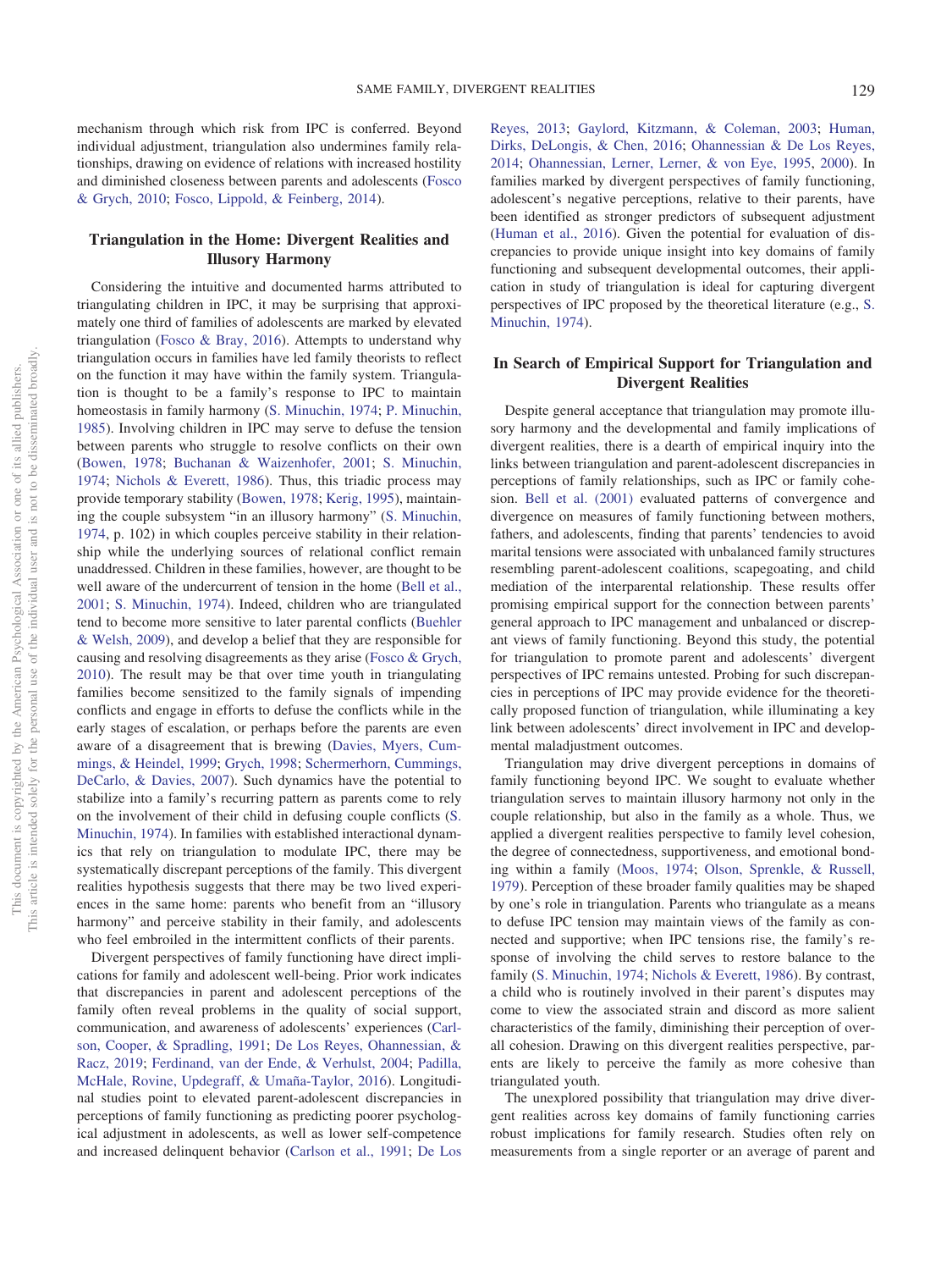youth reports to capture a singular family "reality" reflecting the quality of family functioning [\(Gaylord et al., 2003\)](#page-8-16). Such reports would be problematic in families which tend to experience high levels of divergence between members. Understanding whether discrepancies emerge in triangulating families would underscore the need for including measures of triangulation in family risk assessments, understanding multiple perspectives in the family, and potentially developing intervention content that can rectify discrepancies in the perceived nature of family relationships. Such efforts would be key in promoting improved understanding of developmental risk and serving youth in triangulating families.

Family scientists have long been challenged with modeling the dynamic, recurrent family patterns outlined by theorists [\(Cox &](#page-8-17) [Paley, 1997;](#page-8-17) [P. Minuchin, 1985\)](#page-9-3), among which triangulation in particular is viewed as a cyclical pattern of dysfunction which emerges to regulate interparental discord [\(S. Minuchin, 1974;](#page-9-0) [Nichols & Everett, 1986\)](#page-9-1). Daily diary methods provide opportunities to capture within-family change processes that address limitations inherent in mean-level, between-family comparisons by facilitating evaluation of daily fluctuations in triangulation and accompanying fluctuations in the degree to which family members' views of family relationships diverge [\(Bolger & Laurenceau,](#page-8-18) [2013\)](#page-8-18). Through frequent assessments of short periods of time (e.g., 1 day), it is possible to minimize retrospective bias and capture more subtle changes in family functioning as they are experienced by family members [\(Bolger, Davis, & Rafaeli, 2003;](#page-8-19) [Bolger &](#page-8-18) [Laurenceau, 2013;](#page-8-18) [Schwarz, 2007\)](#page-9-12). Moreover, contemporary methods are capable of disentangling within-person and betweenperson processes [\(Bolger & Laurenceau, 2013\)](#page-8-18). As a result it is possible to consider how within-family processes (i.e., evaluating parent and adolescent perspectives of the family on days of high and low triangulation) may have between-family differences as a function of families' general tendencies to triangulate adolescents. Thus, daily diary methods represent an ideal approach for evaluating potential divergence in parents and adolescents' perceptions of family functioning on days with elevated triangulation, while also accounting for the influence of a family's general pattern of triangulation.

### **The Present Study**

The current study leverages daily diary methods to evaluate whether there are within-family effects in which triangulation corresponds to changes in parent-adolescent discrepancies in daily reports of IPC and family cohesion. Consistent with a divergent realities hypothesis, we expected that on days when adolescents are triangulated into parental conflicts, there would be increases in parent-adolescent discrepancies in their perceptions of IPC, with higher reports of IPC from adolescents relative to parents (Hypothesis 1a). Taking this further, we expected that a more established pattern of triangulation may moderate the effect of daily instances of triangulation on divergent perspectives of the family. Specifically, we hypothesized that higher global family ratings of triangulation (i.e., reporting higher frequency of triangulation on an established baseline measure) would amplify the within-family association between instances of triangulation and parentadolescent discrepancies (Hypothesis 1b).

In a second set of analyses, we evaluated whether a divergent realities process would be observed in experiences of family

cohesion. Specifically, we hypothesized that daily instances of triangulation in families would correspond to increases in parentadolescent discrepancies in perceived family cohesion, with higher reports of family cohesion from parents relative to adolescents (Hypothesis 2a). Additionally, we tested whether the daily effect would be moderated by global triangulation, predicting that within-family association would be more robust in families that have more established patterns of triangulation (Hypothesis 2b).

Across both sets of hypotheses, we planned to explore the nature of divergent realities (H1c, H2c). If triangulation is associated with changes in parent-adolescent divergence, we probed the findings to determine whether the pattern of results fit with an illusory harmony or differential disruption perspective. We conceptualized illusory harmony as a pattern of findings in which triangulation is associated with changes in parent-adolescent discrepancies because of changes in adolescents' perceptions of family relationship quality (IPC and cohesion; H1c and H2c, respectively), but not with changes in parents' perceptions of family relationships. A differential disruption perspective would be evident if both parents' and adolescents' perceptions of family relationships change in relation to triangulation; however, adolescents' perceptions change to a greater degree than parents'.

### **Method**

Data were collected as part of the Penn State Family Life Optimizing Well-being study, during which parents and adolescents completed baseline surveys followed by 21 consecutive brief daily reports on family functioning.

### **Participants**

Participants included 150 families with an adolescent in either ninth or 10th grade and were recruited through Pennsylvania high schools and referrals from participating families.

In order to be eligible, families were required to meet the following criteria: (a) two-caregiver household status, (b) adolescents resided continuously within a single household, (c) access to Internet and ability to complete daily surveys at home, (d) English fluency, (e) the participating adolescent was in either ninth or 10th grade at the beginning of the study, and (f) participating parent and adolescent agreed to participate (via consent and assent, respectively).

Participating caregivers included 143 females (95%) and seven males (5%) who were between 30 and 61 years old ( $M_{\text{age}} = 43.4$ ,  $SD<sub>age</sub> = 6.9$ , and identified themselves as their adolescents' mother (92.7%), stepmother (1.3%), aunt (0.7%), foster mother (0.7%), or father (4.6%). Caregivers were primarily White/Caucasian (90%), Black/African American (2.7%), Asian (3.3%), Native American/American Indian (0.7%), Latinx (0.7%), or multiracial (2.0%). The majority of parents were married (89%), and all lived with a second caregiving adult. Caregivers reported having lived together for 18 years on average  $(SD = 7.2)$ . Annual family income ranged from less than \$10,000 to \$125,000 and over, with a median income of \$70,000-\$79,999.

Participating adolescents were 59% female  $(n = 89)$  and 41% male ( $n = 61$ ), between the ages of 13 and 16 years ( $M_{\text{age}} = 14.63$ ,  $SD<sub>age</sub> = 0.82$ ), and were identified via parent report as White (83.3%), African American/Black (4.7%), Native American/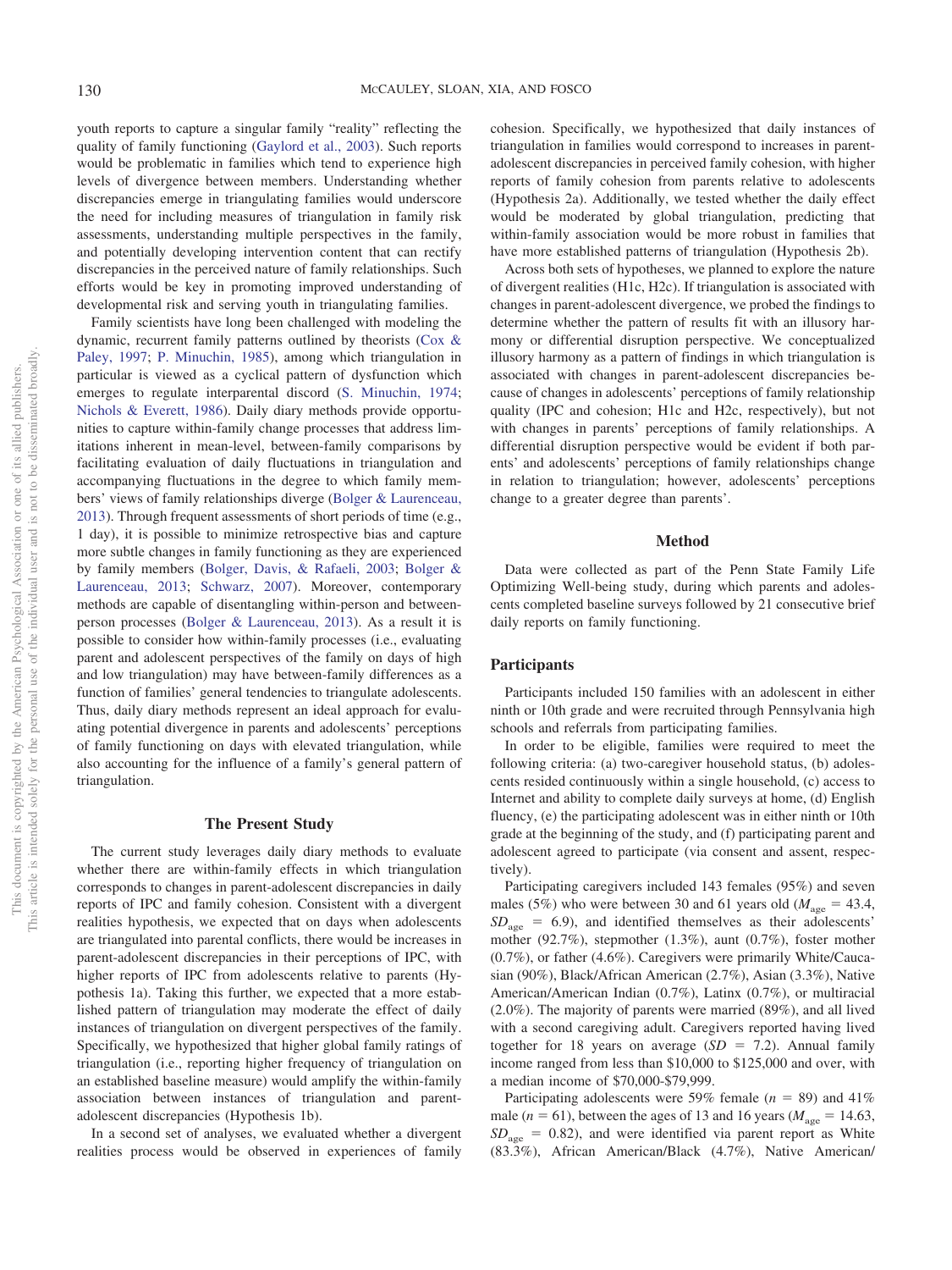American Indian (0.7%), Asian (4.7%), Latinx (0.7%), and multiracial (5.3%).

### **Procedure**

Families were recruited by emails sent by school principals inviting parents to participate in the study. Parents interested in participating then accessed a study website from which they obtained information regarding design and purpose of the study. If the family met all eligibility inclusion criteria, adolescents were emailed study information and given an opportunity to assent to study procedures. If the adolescent assented, they completed a baseline questionnaire; upon completion parents would be sent a link to complete their own baseline questionnaire. When both parent and adolescent completed baseline surveys, links for the daily diary questionnaires were sent to the parent and adolescent in each household each night at 7 p.m. for 21 consecutive nights. Daily questionnaires were identical each day and designed to be completed in 5 min or less. Parent compliance on daily surveys was  $96.52\%$  ( $M_{\text{Parent}} = 20.3$ ), whereas adolescent compliance was  $90.42\%$  ( $M_{\text{Adolescent}} = 19.0$ ), yielding 2,848 total observations for data analysis. Upon completion of baseline and 21 daily surveys, all participants were compensated with a choice of gift cards (Amazon.com or Walmart). Each participant received \$25 after completing the baseline survey. For the daily surveys, participants received \$2.50 for the first four surveys of each week and \$5.00 for the final three surveys of each week. Families were able to earn up to \$200 for completing all baseline and daily diary surveys. All study procedures were approved and conducted under the supervision of the Pennsylvania State University Institutional Review Board (STUDY00000472).

### **Measures**

Study analyses utilized adolescents' baseline reports of global triangulation, and daily reports of triangulation, IPC, and family cohesion, as well as parents' daily reports of IPC, and family cohesion. Within-person  $(R_c)$  and between-person  $(R_{1F})$  reliability scores were calculated for scales with multiple items to assess whether scales reliably captured within and between-person change [\(Bolger & Laurenceau, 2013;](#page-8-18) [Cranford et al., 2006\)](#page-8-20).

**Daily triangulation.** Adolescents rated that day's level of triangulation into IPC relative to how they usually felt using a slider scaled 5 (*Less than Usual*) to 5 (*More than Usual*). Adolescents responded to three items, "How much did you feel CAUGHT IN THE MIDDLE OF [parent 1] and [parent 2]'s disagreements today," "How much did you feel INVOLVED in your [parent 1] and [parent 2]'s disagreements today?," and "How much did your [parent 1] or [parent 2] want you to BE ON THEIR SIDE today?" Values from the three items were averaged to create a single score for daily triangulation. Daily scores ranged from  $-5$ to 5 ( $M = -2.11$ ,  $SD = 2.39$ ), and demonstrated meaningful within-person ( $R_c = 0.85$ ) and between-person ( $R_{1F} = 0.96$ ) variation.

**Daily IPC discrepancies.** Adolescents and parents rated that day's level of IPC by responding to one item on a slider scaled 0 (*Not At All*) to 10 (*A Lot*). Adolescents responded to the item, "My [parent 1] and [parent 2] were angry or mad at each other today," and parents responded to the item, "My partner and I were angry

or mad at each other today." Daily scores for adolescent reports of IPC ranged from 0 to 10 ( $M = 0.92$ ,  $SD = 2.04$ ), while parent scores ranged from 0 to 10 ( $M = 0.87$ ,  $SD = 1.95$ ). Intraclass correlations (ICCs) for adolescent (ICC = .46) and parent (ICC = .25) reports of IPC indicated approximately 54% and 75% of the variance was evident at the within-family level, respectively. Daily discrepancies scores were then calculated by subtracting day's parent report of IPC from day's adolescent report of IPC, and ranged from  $-10$  to 10 ( $M = .06$ ,  $SD = 2.26$ ). Positive values indicate days on which an adolescent's report of IPC was greater than their parent's report. Intraclass correlations for IPC discrepancies (ICC = .28) suggested a meaningful degree of withinfamily variation (72%), demonstrating sufficient within and between-family variation for multilevel analysis.

**Daily family cohesion discrepancies.** Adolescents and parents responded to 5 items regarding that day's level of family cohesion, using a slider scaled 0 (*Not At All*) to 10 (*A Lot*). An example item was "Family members really helped and supported one another." Items were averaged to create a single daily score. Daily scores for adolescent family cohesion ranged from 0 to 10  $(M = 7.87, SD = 2.41)$ , while parent scores ranged from 0 to 10  $(M = 7.83, SD = 2.18)$ . Daily family cohesion demonstrated meaningful within-person and between person variation for adolescents ( $R_c = 0.76$ ;  $R_{1F} = 0.92$ ; ICC = .71) and parents ( $R_c$  = 0.82;  $R_{1F} = 0.88$ ; ICC = .57).

Daily discrepancies for family cohesion were calculated by subtracting day's adolescent report from day's parent report, and ranged from  $-10$  to 9.6 ( $M = -.03$ ,  $SD = 2.54$ ). Positive values indicate days on which a parent's report of family cohesion was greater than their parent's report. ICCs for family cohesion discrepancies (ICC = .59) suggest a meaningful degree of withinfamily variation (41%), demonstrating sufficient within- and between-family variation for multilevel analysis.

**Global triangulation.** Adolescents' general patterns of triangulation into IPC was measured at baseline as an average of five items from the Children's Perceptions of Interparental Conflict Scale, a commonly used scale with sound psychometric properties with adolescents [\(Grych et al., 2004;](#page-8-4) [Grych, Seid, & Fincham,](#page-8-21) [1992\)](#page-8-21). Adolescents indicated their agreement with statements describing patterns of triangulation into IPC on a 5-point scale  $(1 =$ *Strongly Disagree* to 5 = *Strongly Agree*). Scores ranged from 1 to 5 ( $M = 1.79$ ,  $SD = 0.79$ ). Item statements were contextualized as occurring during conflict, allowing measurement of global patterns of triangulation. A sample item was "I feel caught in the middle when my parents argue." Cronbach's alpha was 0.84.

### **Data Analysis**

Multilevel models were constructed with days (Level 1) nested within families (Level 2) to permit evaluation of within-family variance in daily triangulation. Between-family variables include global triangulation, adolescent age, and adolescent gender provided during the baseline assessment, and are time in-variant within the current study [\(Bolger & Laurenceau, 2013\)](#page-8-18). All between-family variables were grand mean centered (i.e., adolescent age, gender, and global triangulation). Within-family variables include adolescents' daily reports of triangulation, adolescent and parents' daily reports of IPC and family cohesion, as well as daily IPC discrepancies and daily family cohesion discrepancies.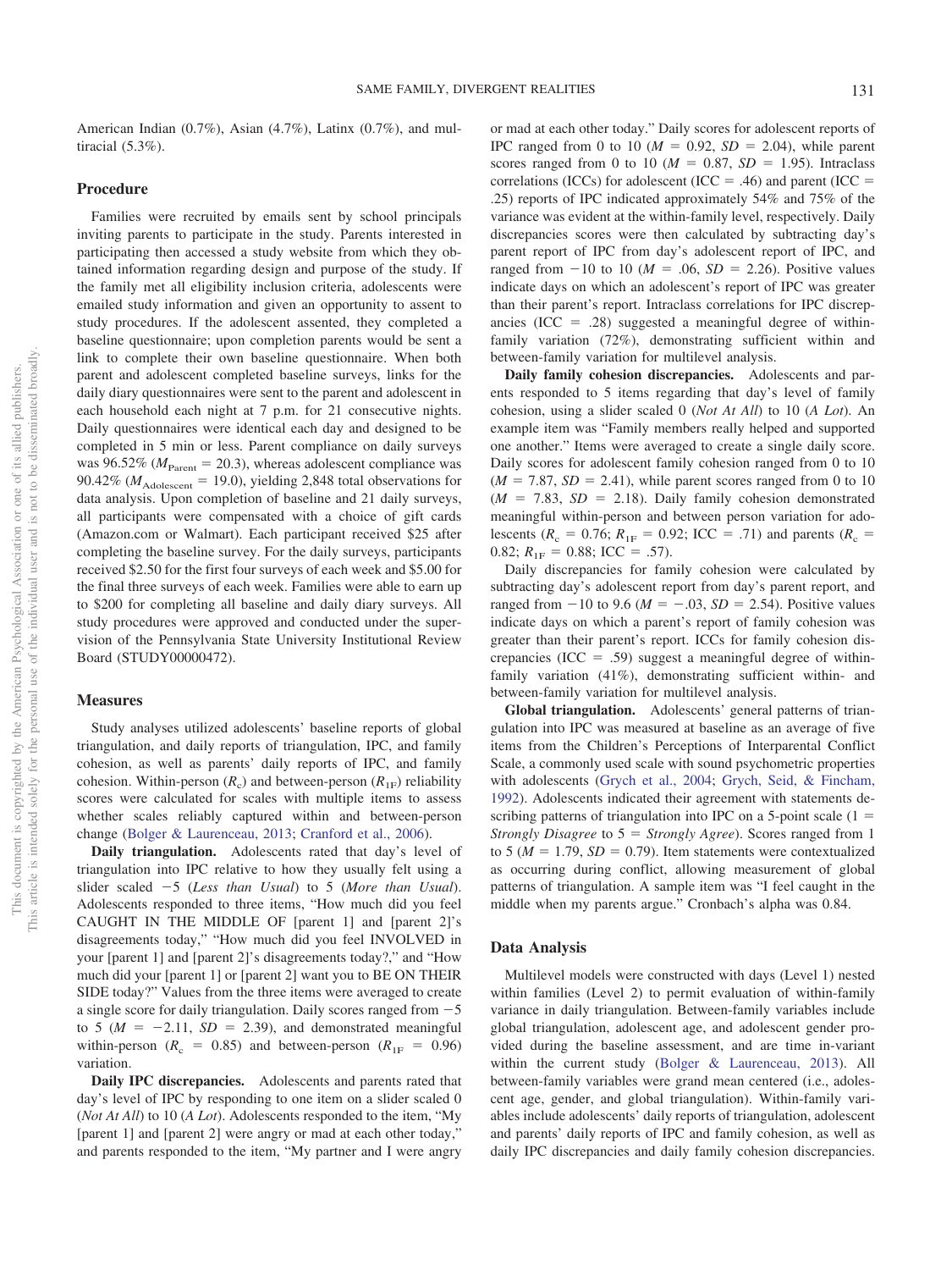Adolescents were instructed to rate daily triangulation as compared to usual levels of triangulation, and thus reported scores already represented daily deviation.

We conducted separate multilevel models for IPC discrepancies, adolescent-reported IPC, parent-reported IPC; and family cohesion discrepancies, adolescent-reported cohesion, parent-reported cohesion. All models controlled for adolescent gender, age, and day in the study.

**IPC models.** Four models with IPC as the outcome were constructed to test three hypotheses (i.e.,  $H_{1a}$ — $H_{1c}$ ). The first model was for  $H_{1a}$ —day's triangulation and global triangulation (i.e., 2 main effects) and control variables (i.e., adolescent age, gender, day in study) were included in the model to evaluate the main effect of daily triangulation and global triangulation on the outcome variable, accounting for the effect of control variables [\(Bolger & Laurenceau, 2013\)](#page-8-18):

Level  $1$ .

$$
IPC\_Disc_{it} = \beta_{0i} + \beta_{1i} Day's Triangle_{it} + \beta_{2i} Day_{it} + e_{it}
$$

Level 2:

 $\beta_{0i} = \gamma_{00} + \gamma_{01}$ Global Triang<sub>*i*</sub> +  $\gamma_{02}$ Gender<sub>*i*</sub> +  $\gamma_{03}$ Age<sub>*i*</sub> +  $u_{0i}$ 

$$
\beta_{1i} = \gamma_{10} + u_{1i}
$$

$$
\beta_{2i} = \gamma_{20}
$$

where IPC\_Disc<sub>it</sub> represented the discrepancy between adolescent and parent report of IPC in family *i* on day *t.* At Level 1 (day-level variables) Day'sTriangulation<sub>it</sub> represented adolescent reports of triangulation in family *i* on day *t*, respectively, and Day*<sup>i</sup>* represented time centered to the midpoint of the study (Day 10.5) for family *i*. At Level 2 (family-level variables) GlobalTriangulation<sub>i</sub>, Gender<sub>i</sub>, and Age<sub>i</sub> represented levels of baseline global triangulation, adolescent gender, and adolescent age for family *i,* respectively. Here,  $u_{0i}$  and  $u_{1i}$  represented the random effects, while  $e_{it}$ represented a within-family error component that was allowed to autocorrelate (AR1). Fixed effects for different components in equations were represented by  $\gamma s$ . Specifically,  $\gamma_{00}$  represented the intercept for IPC discrepancy;  $\gamma_{10}$  represented the effect of day's triangulation on outcome;  $\gamma_{20}$  represented the effect of day in study on IPC discrepancy;  $\gamma_{01}$ ,  $\gamma_{02}$ ,  $\gamma_{03}$  represented the effects of global triangulation, adolescent gender, and adolescent age on IPC discrepancy, respectively.

The second model was for  $H_{1b}$ . In this model, a cross-level interaction between global triangulation and day's triangulation was introduced to the previous model to evaluate the effect of global triangulation on daily associations between day's triangulation and IPC discrepancies:

Level 1:

$$
IPC\_Disc_{it} = \beta_{0i} + \beta_{1i}Day
$$
's Triang<sub>it</sub> +  $\beta_{2i}Day_{it} + e_{it}$ 

Level 2:

$$
\beta_{0i} = \gamma_{00} + \gamma_{01} \text{Global Triangle}_{i} + \gamma_{02} \text{Gender}_{i} + \gamma_{03} \text{Age}_{i} + u_{0i}
$$

$$
\beta_{1i} = \gamma_{10} + \gamma_{11} \text{Global Triangle}_{i} + u_{1i}
$$

$$
\beta_{2i} = \gamma_{20}
$$

where  $\gamma_{11}$  represented the interaction effects of global triangulation by day's triangulation on IPC discrepancy. All other terms remained identical to those listed in step one.

The third and fourth models were constructed to evaluate the illusory harmony and "differential disruption" perspectives outlined in H1c. In these two models, all terms are identical to those in the first model, except for the daily IPC discrepancy outcome variable was replaced by adolescent (Adolescent\_IPC<sub>it</sub>) and parent (Parent\_IPC $_{it}$ ) daily reports of IPC, respectively.

**Family cohesion models.** Four models addressing the family cohesion outcomes were specified and evaluated in the same format as those described for the IPC IPC outcome. Cohesion- \_Disc*it*, Adolescent\_Cohesion*it*, Parent\_Cohesion*it* outcome terms were substituted for IPC\_Disc<sub>it</sub>, Adolescent\_IPC<sub>it</sub>, and Parent\_IP-C*it* outcome terms in the models presented above, respectively.

### **Results**

Descriptive statistics and correlations for all study variables are presented in [Table 1.](#page-4-0)

<span id="page-4-0"></span>*Descriptive Statistics and Bivariate Correlations*

|               | Correlations |        |        |                |        |        |        |        |        |        |  |
|---------------|--------------|--------|--------|----------------|--------|--------|--------|--------|--------|--------|--|
| Variables     |              | 2      | 3      | $\overline{4}$ | 5      | 6      | 7      | 8      | 9      | 10     |  |
| 1. Ad gender  |              |        |        |                |        |        |        |        |        |        |  |
| 2. Ad age     | .05          |        |        |                |        |        |        |        |        |        |  |
| 3. Global Tri | $-.01$       | .02    |        |                |        |        |        |        |        |        |  |
| 4. Daily Tri  | .09          | .08    | .04    |                | .17    | .05    | $-.09$ | $-.04$ | .05    | .04    |  |
| 5. Ad IPC     | .00          | .01    | .40    | .04            |        | .32    | $-.24$ | $-.17$ | .48    | .05    |  |
| 6. P IPC      | .06          | .20    | .24    | .02            | .47    |        | $-.12$ | $-.25$ | $-.66$ | $-.09$ |  |
| 7. Ad FCoh    | .02          | $-.09$ | $-.36$ | $-.14$         | $-.34$ | $-.29$ |        | .23    | $-.04$ | $-.53$ |  |
| 8. P FCoh     | $-.04$       | $-.13$ | $-.20$ | $-.07$         | $-.24$ | $-.23$ | .47    |        | .13    | .62    |  |
| 9. IPC Disc   | $-.06$       | $-.18$ | .17    | .02            | .54    | $-.49$ | $-.06$ | $-.02$ |        | .13    |  |
| 10. FCoh Disc | $-.06$       | $-.02$ | .19    | .08            | .13    | .09    | $-.61$ | .42    | .05    |        |  |
| M             |              | 14.63  | 1.79   | $-2.11$        | 0.92   | 0.87   | 7.87   | 7.83   | 0.06   | $-.03$ |  |
| SD            |              | 0.82   | 0.79   | 2.39           | 2.04   | 1.95   | 2.41   | 2.18   | 2.26   | 2.54   |  |

*Note.*  $N = 150$ . Between-person correlations (below diagonal) are calculated using individual mean scores across 21 days, except for global triangulation, adolescent gender, and adolescent age which used the baseline assessments. Between-person correlations .17 or greater were statistically significant  $(p \le 0.05)$ . Within-person correlations (above diagonal) reflect a sample average of within-person correlations between daily variables; no tests of statistical significance are available. Ad = adolescent;  $P =$  parent; Tri = triangulation; IPC = interparental conflict; FCoh = family cohesion; Disc = discrepancy.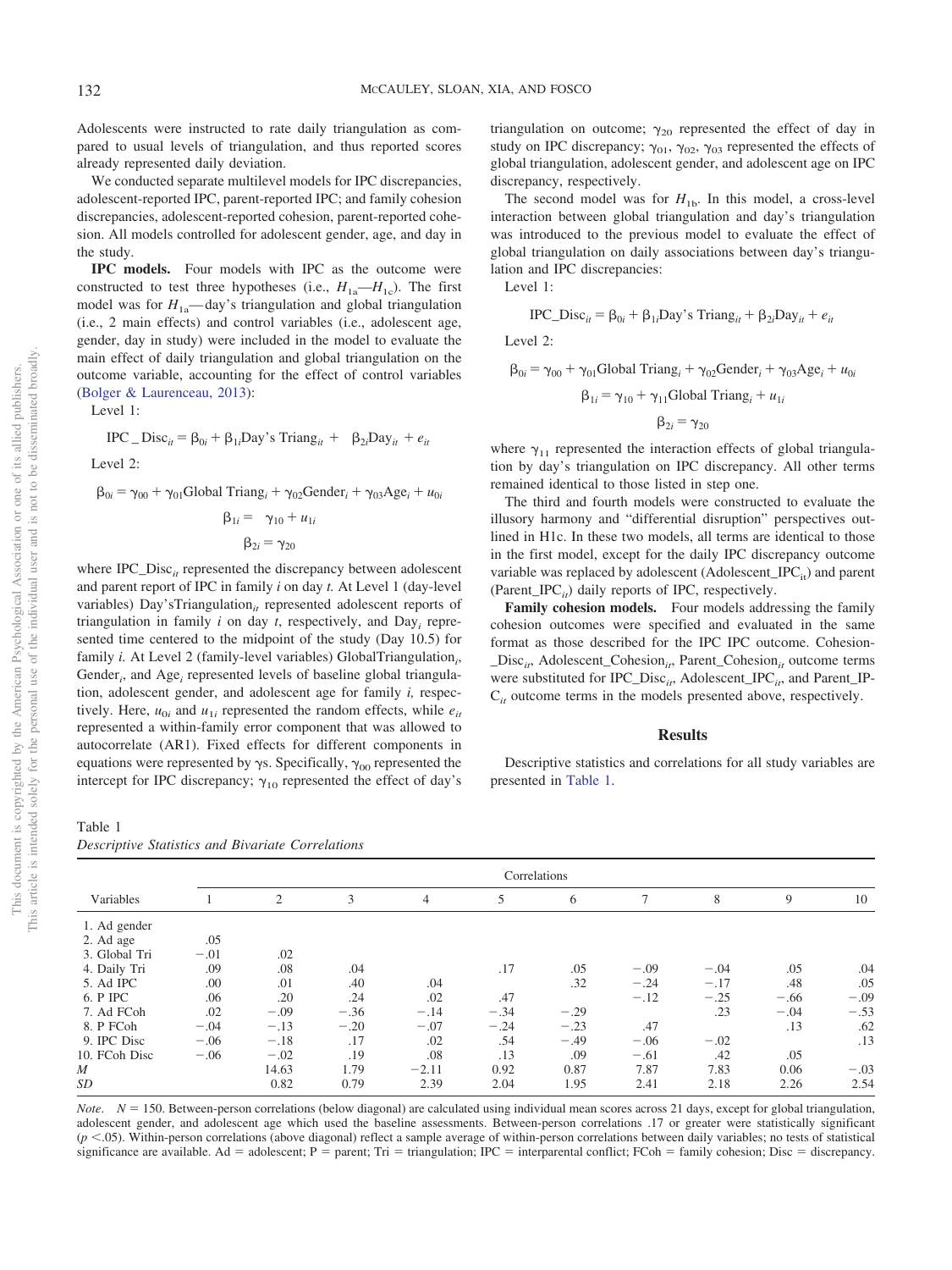# **IPC Discrepancies**

The first set of analyses pertaining to parent-adolescent discrepancies in daily IPC are depicted in [Table 2.](#page-5-0) Families with higher global triangulation also tended to have more discrepant parent and adolescent perceptions of IPC ( $\gamma_{01} = .15$ ,  $p < .01$ ). Relevant to  $H_{1a}$ , there was a statistically significant within-family finding for day's triangulation corresponding to changes in IPC discrepancies  $(\gamma_{10} = .16, p < .01)$ . Specifically, on days when triangulation was higher than usual, discrepancies in parents' and adolescents' perception of IPC increased. Moreover, the positive coefficient indicated that adolescents' ratings of IPC were higher than those of their parents, as expected in  $H_{1a}$ .

In the second model, the cross-level interaction between global triangulation and day's triangulation was added to test  $H_{1b}$ . The cross-level interaction term was significant ( $\gamma_{11} = .10, p < .01$ ), indicating that the association between day's triangulation and IPC discrepancies was stronger in families with higher levels of global triangulation. To probe this interaction, we examined simple slopes for day's triangulation at high  $(+1 SD)$  and low  $(-1 SD)$ values of global triangulation. As seen in [Figure 1a,](#page-6-0) in families with higher levels of global triangulation (+1 *SD*), day's triangulation was more strongly associated with increases in IPC discrepancies ( $\beta = .25$ ,  $p < .01$ ). However, in families with lower levels of global triangulation  $(-1 SD)$ , daily variation in triangulation did not correspond to IPC discrepancies ( $\beta = .05$ , ns). Regions of significance tests indicated that day's triangulation was statistically significantly associated with IPC discrepancies when standardized baseline levels of triangulation were greater than values of  $-0.60$  ( $n = 97$ ; 65% of sample; [Figure 1b\)](#page-6-0).

To better understand these findings, we recomputed models predicting adolescent-reported and parent-reported IPC, respectively. Across both models, between-family effects were similar: families with higher triangulation also tended to have higher average levels of IPC (adolescent:  $\gamma_{01} = .20, p < .01$ ; parent:  $\gamma_{01}$  = .10,  $p < .05$ ). Turning to within-family effects germane to questions of illusory harmony or differential disruption, different findings emerged for adolescents and parents. In the adolescentreport model, triangulation was associated with IPC. On days when adolescents experienced elevated levels of triangulation, adolescents reported statistically significant increases in IPC  $(\gamma_{10} = .25, p < .01)$ . However, in the parent model, the association between day's triangulation and IPC was not statistically significant. Collectively, results from these two models support the illusory harmony perspective over the differential disruption perspective.

### **Family Cohesion Discrepancies**

Families with higher global triangulation tended to have more discrepant parent and adolescent perceptions of family cohesion  $(\gamma_{01} = .15, p < .01)$ . Regarding  $H_{2a}$ , there was also a statistically significant within-family finding for day's triangulation corresponding to changes in family cohesion discrepancies ( $\gamma_{10} = .08$ ,  $p < .05$ ). On days when triangulation was higher than usual, discrepancies in parents' and adolescents' perceptions of family cohesion increased. As expected in  $H_{2a}$ , parents' ratings of family cohesion were higher than those of adolescents.

In the second model, a cross-level interaction between global triangulation and day's triangulation was added to test  $H_{2b}$ . This

|                                                                                                                                                                        |                                                                                                                                                                                                                                                                                |                                                | Interparental conflict models, $\beta$ (SE)                         |                                                               |                                                                                  |                                                                                      | Family cohesion models, $\beta$ (SE)                                         |                                                                                                |
|------------------------------------------------------------------------------------------------------------------------------------------------------------------------|--------------------------------------------------------------------------------------------------------------------------------------------------------------------------------------------------------------------------------------------------------------------------------|------------------------------------------------|---------------------------------------------------------------------|---------------------------------------------------------------|----------------------------------------------------------------------------------|--------------------------------------------------------------------------------------|------------------------------------------------------------------------------|------------------------------------------------------------------------------------------------|
| Variables                                                                                                                                                              | main effect $(H_{1a})$<br>iscrepancy                                                                                                                                                                                                                                           | Discrepanc<br>interaction<br>effect $(H_{1r})$ | Ad. report<br>main effect<br>$(H_{1c})$                             | Parent report<br>main effect<br>$(H_{1c})$                    | biscrepancy<br>nain effect<br>$(H_{2a})$                                         | Discrepancy<br>interaction<br>effect $(H_{2p})$                                      | % ad. report mair effect $(H_{2c})$                                          | Parent report<br>main effect<br>$(H_{2c})$                                                     |
| tercept (Yoo                                                                                                                                                           |                                                                                                                                                                                                                                                                                |                                                | (0.05)                                                              | (02)(05)                                                      | (00)(00)                                                                         | .03(.06)                                                                             | .02(.06)                                                                     |                                                                                                |
| - ender $(\gamma_0, \cdot)$                                                                                                                                            |                                                                                                                                                                                                                                                                                | (50, 00, 00, 00, 00, 00)                       |                                                                     | (0.04)                                                        |                                                                                  | .07(0.06)                                                                            | (00) 10.                                                                     |                                                                                                |
|                                                                                                                                                                        |                                                                                                                                                                                                                                                                                | (40, 100)                                      | $-05(04)$<br>$-03(04)$                                              |                                                               |                                                                                  | 00(.06)                                                                              | (00)(00)                                                                     | $-01(0.06)$<br>$-07(0.06)$<br>$-04(0.06)$<br>$-00(0.1)$<br>$-00(0.1)$<br>$-0.05$ <sup>**</sup> |
| $\begin{array}{l} \mathbf{Age\ (\gamma_{03})} \\ \mathbf{Day\ (\gamma_{20})} \\ \mathbf{Global\_Tri\ (\gamma_{01})} \\ \mathbf{Day's\_Tri\ (\gamma_{10})} \end{array}$ | $-0.04$<br>$-0.05$<br>$-0.05$<br>$-0.05$<br>$-0.05$<br>$-0.05$<br>$-0.05$<br>$-0.05$<br>$-0.05$<br>$-0.05$<br>$-0.05$<br>$-0.05$<br>$-0.05$<br>$-0.05$<br>$-0.05$<br>$-0.05$<br>$-0.05$<br>$-0.05$<br>$-0.05$<br>$-0.05$<br>$-0.05$<br>$-0.05$<br>$-0.05$<br>$-0.05$<br>$-0.0$ | $.00\:(.02)$                                   |                                                                     | $04 \n(04)$<br>$-03 \n(02)$<br>$10 \n(04)^*$<br>$06 \n(04)^*$ | $-12(06)$<br>$-04(06)$<br>$-02(01)$<br>$-15(06)^*$<br>$-15(06)^*$<br>$-08(04)^*$ |                                                                                      |                                                                              |                                                                                                |
|                                                                                                                                                                        |                                                                                                                                                                                                                                                                                |                                                | $-0.02$ (.01)<br>.20 (.04) <sup>**</sup><br>.25 (.05) <sup>**</sup> |                                                               |                                                                                  | $.02 \t\t (.01)$<br>$.36 \t\t (.06)$ <sup>**</sup><br>$.15 \t\t (.04)$ <sup>**</sup> | $.02 \t(01)$<br>$- .33 \t(06)$ <sup>**</sup><br>$- .16 \t(03)$ <sup>**</sup> |                                                                                                |
|                                                                                                                                                                        |                                                                                                                                                                                                                                                                                | $(19)(04)$<br>$(5)(04)$                        |                                                                     |                                                               |                                                                                  |                                                                                      |                                                                              |                                                                                                |

 $-15$  (.04)<sup>\*</sup>  $-15$  (.04)<sup>\*\*</sup><br> $-05$  (.03)

 $Day's\_Tri (γ<sub>10</sub>)$  .16 (.04)<sup>\*</sup>

 $\times$  Global\_Tri ( $\gamma_{11}$ ) ...

Day's\_Tri

*Note*. Tri

Note.

-\*  $p < 0.05$ .

triangulation; Ad.

 $p \leq 01$ .

adolescent;

*H*1a

Hypothesis 1a;

 $H_{\text{1b}}$ 

Hypothesis 1b;

 $H_{1c}$ 

Hypothesis 1c;

*H*2a

Hypothesis 2a;

 $H_{2b}$ 

Hypothesis 2b;

 $H_{2\mathrm{ca}}$ 

Hypothesis 2c.

×

---

<span id="page-5-0"></span>Table 2

*Interparental Conflict and Family Cohesion Models*

Interparental Conflict and Family Cohesion Models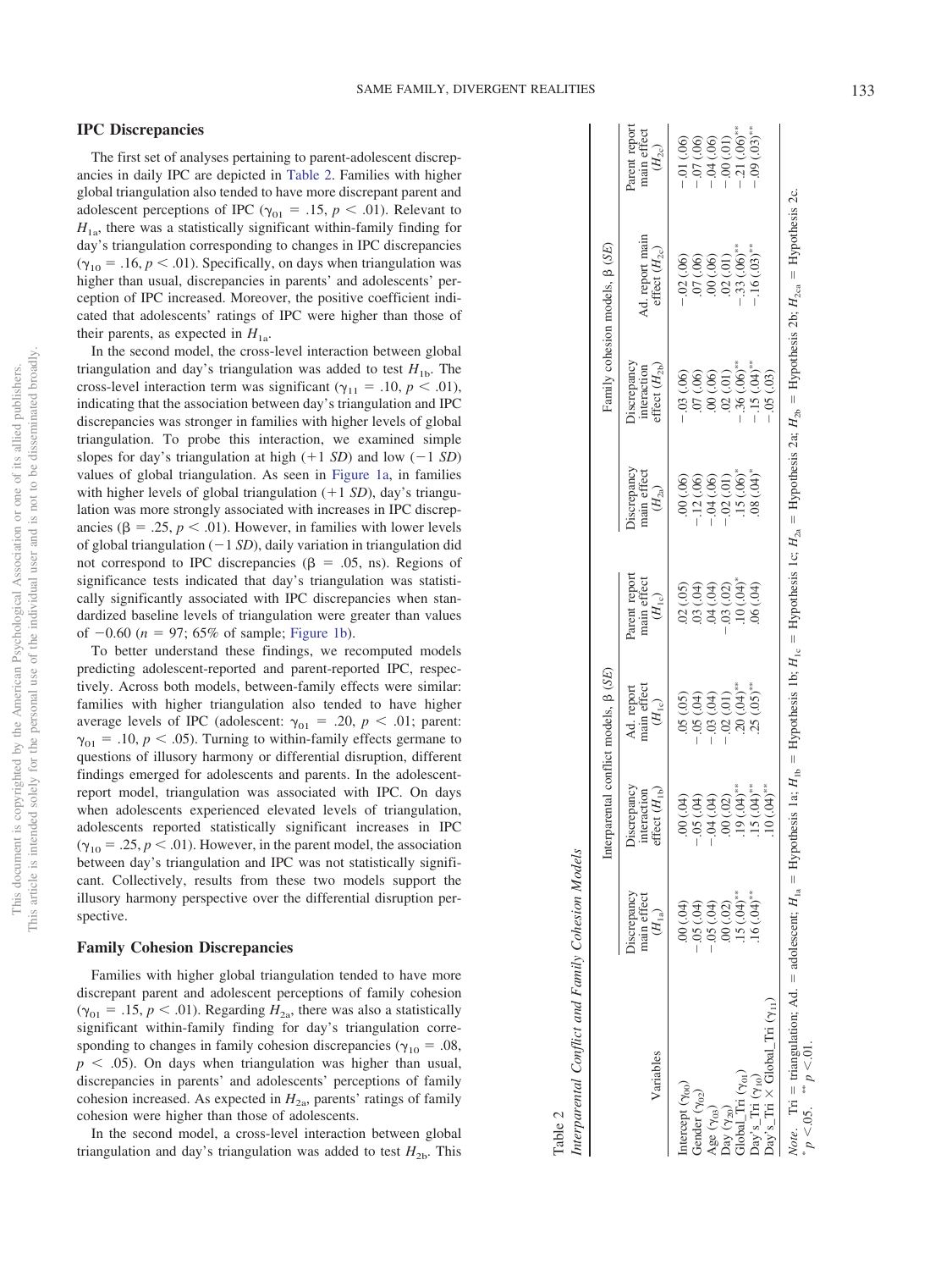

<span id="page-6-0"></span>*Figure 1.* Probing the Day's Triangulation  $\times$  Global Triangulation interaction in relation to parent-adolescent discrepancies in Day's interparental conflict (IPC).

interaction term was nonsignificant, indicating that the association between day's triangulation and family cohesion discrepancies was not moderated by level of global triangulation. Thus,  $H_{2b}$  was not supported.

Once again we probed the pattern of discrepancies by recomputing models predicting adolescent-reported and parent-reported family cohesion, respectively. Between-family effects across both models were similar: families with higher triangulation also tended to have lower average levels of family cohesion (adolescent:  $\gamma_{01} = -.30, p < .01$ ; parent:  $\gamma_{01} = -.21, p < .01$ ). Evaluating within-family effects relevant to questions of illusory harmony or differential disruption also exposed a similar pattern; in both adolescent-report and parent-report models, triangulation was significantly associated with family cohesion. On days when adolescents experienced elevated levels of triangulation, adolescents reported statistically significant decreases in family cohesion  $(\gamma_{10} = -.16, p < .01)$  as did parents  $(\gamma_{10} = -.09, p < .01)$ , offering support for the differential disruption perspective over the illusory harmony perspective.

#### **Discussion**

Insight into the function of triangulation in families has largely been guided by the clinical wisdom of family therapists, postulating that triangulating youth into IPC serves to help return balance in families with distressed interparental relationships [\(Bowen,](#page-8-0) [1978;](#page-8-0) [Minuchin, 1974;](#page-9-0) [Nichols & Everett, 1986\)](#page-9-1). Recurrence and stabilization of this family pattern is thought to be driven by divergent perspectives of family functioning between triangulating parents and children; however, empirical evaluation of this fundamental aspect of triangulation is largely absent. The present study addressed these empirical gaps by leveraging daily diary methods to capture within-family change processes in triangulation and parent and adolescents' divergent perspectives of IPC and family cohesion. In doing so, this study evaluated within-family dynamics associated with triangulation to determine whether it offers an "illusory harmony" to parents in conflict [\(S. Minuchin, 1974,](#page-9-0) p. 102).

We evaluated two sets of hypotheses regarding the influence of triangulation on divergent perspectives of IPC and family functioning. For each outcome, we hypothesized that (a) daily fluctuations in triangulation would be associated with divergent perspectives of family functioning between adolescents and parents, and (b) these daily associations would be of greater magnitude within families who reported greater levels of global triangulation. We then probed the degree to which these daily discrepancies reflected an illusory harmony or differential disruption perspective in families.

# **Same Family, Divergent Realities**

Across both sets of analyses focusing on discrepancies in IPC and in family cohesion, a consistent message emerged. Daily experiences of triangulation correspond to increasingly divergent views of the family for parents and adolescents. Despite these common findings, unique aspects to IPC and family cohesion also emerged, providing evidence of illusory harmony in the context of IPC discrepancies and differential disruption in relation to family cohesion.

**IPC.** First we discuss IPC. On days with elevated triangulation, adolescents reported significantly higher levels of IPC than their parents did. Furthermore, this daily link between triangulation and divergent perspectives of IPC was more robust within families which tended to engage in higher levels of triangulation on a regular basis. This pattern of findings aligns with prior empirical work which suggests that exposure to triangulation may sensitize adolescents to their parents' conflict (e.g., [Buehler &](#page-8-5) [Welsh, 2009;](#page-8-5) [Fosco & Grych, 2010\)](#page-8-7), in this case promoting heightened perception of conflict intensity as patterns of IPC and triangulation recur. Finally, evaluation of the main effects of day's triangulation on both adolescent and parent reports of IPC revealed the pattern driving discrepancies more closely resembled the illusory harmony perspective, rather than the differential disruption perspective. Elevated triangulation was accompanied by significant increases in reports of IPC from adolescents, but not their parents—suggesting that parents in triangulating families may experience a disconnect from their conflict as a result of their adolescent child's involvement.

These findings collectively suggest that adolescent involvement in IPC may in fact function to defuse distress experienced in the interparental relationship. Adolescent involvement may thus be reinforced, as it yields temporary relief from the mounting ten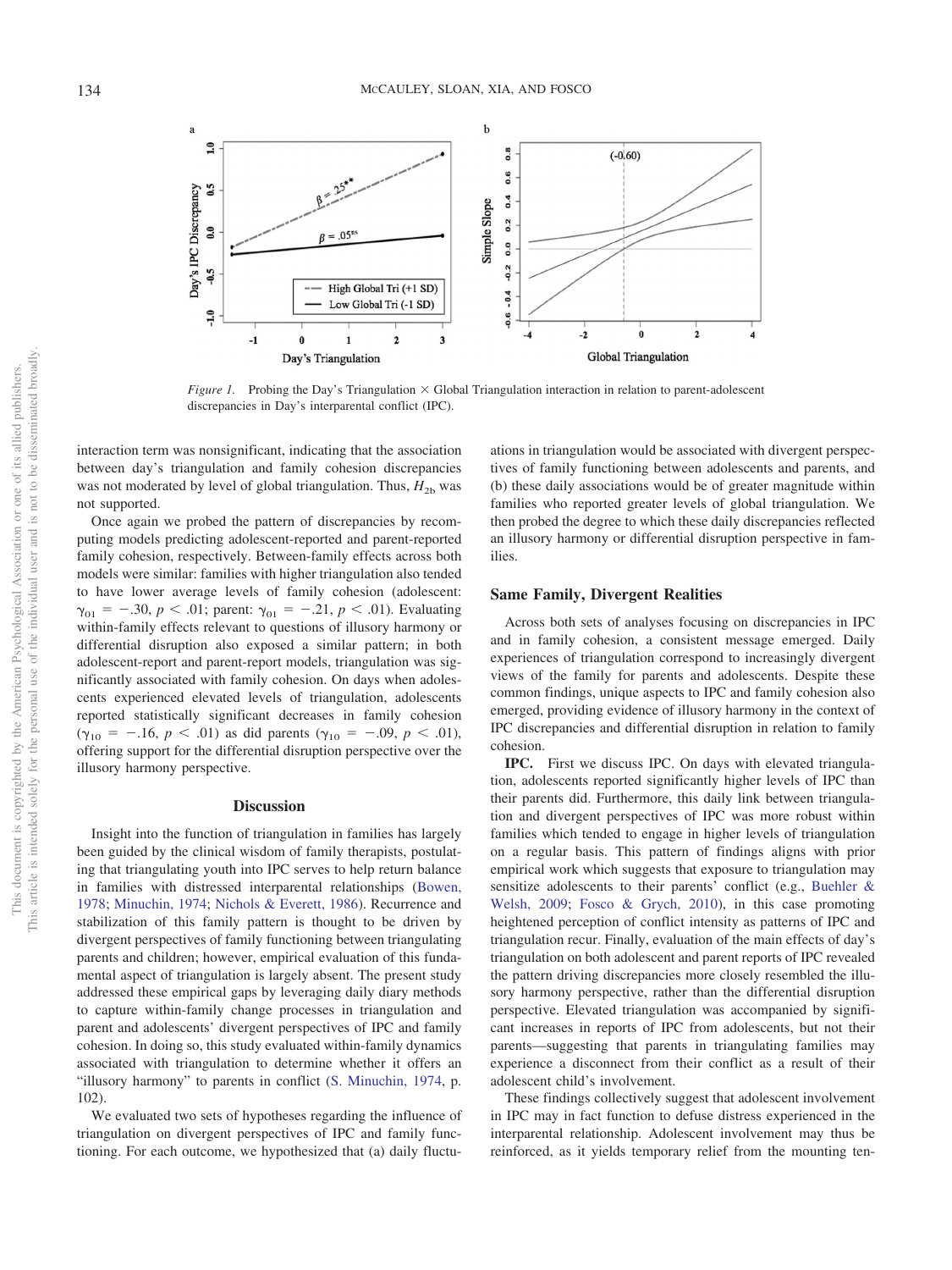sions, thereby increasing the likelihood that the family will engage in a similar pattern during subsequent interparental disputes. Adolescents embroiled in such a pattern over time are likely to develop sensitivity to the cues and signals of impending conflict and becoming involved in ways which sustain illusory harmony between parents, and thus the likelihood that such dysfunctional triadic patterns will be maintained by the family system.

**Family cohesion.** Triangulation also was associated with discrepancies in family cohesion. As hypothesized, when families engaged in triangulation, discrepancies in parents' and adolescents' perceptions of family cohesion grew. However, in contrast to findings of illusory harmony related to IPC, both parents' and adolescents' perceptions of cohesion changed in relation to triangulation; however, adolescents experienced a more marked decrease in their perceptions of cohesion on those days. In addition, the degree to which parent-adolescent discrepancies in cohesion changed in relation to daily triangulation was not tempered by global family tendencies to triangulate adolescents. In other words, divergent perspectives of family cohesion were just as likely to occur in families in which triangulation was a seldom irregularity as it was in families with more frequent, well-established patterns of triangulation. Taken together, it seems that discrepancies in IPC and cohesion fluctuate in distinct ways in families. With regard to family cohesion, our findings generally supported a differential disruption perspective.

Understanding how and why these processes operate differently for IPC and cohesion discrepancies calls for thoughtful unpacking of theory in this new light. One possibility lies in parents' perceptions that are potentially shaped by the manner in which triangulation occurs within a family. For example, triangulation may involve adolescent hostility or disruptive behavior to distract parents from conflicts (e.g., [Davis, Hops, Alpert, & Sheeber, 1998\)](#page-8-22), or a cross-generational coalition with the opposite parent that creates distance and tension in the parent-adolescent relationship [\(Chris](#page-8-23)[tensen & Margolin, 1988;](#page-8-23) [Haley, 1967\)](#page-9-13). These processes, while serving to distract from IPC tension specifically, come at the cost of creating tension within other domains of the family [\(Fosco &](#page-8-7) [Grych, 2010;](#page-8-7) [Fosco et al., 2014\)](#page-8-8). As a result, triangulation would foster an illusory harmony in the couple relationship, and lead parents to misidentify problems in their child or in other relationships in the family [\(S. Minuchin, 1974\)](#page-9-0). Thus, as a whole, these findings seem to support the function of triangulation as preserving parents' sense of marital harmony, but coming at the cost of the broader family relationships.

### **Implications for Family Science**

In addition to providing empirical support for family systems concepts, the current study yields broader implications for assessments within family science. Prior work has acknowledged that discrepant views of family functioning between parents and adolescents are indicative of dysfunction and also hold implications for adolescent development [\(De Los Reyes et al., 2019;](#page-8-13) [Human et](#page-9-6) [al., 2016\)](#page-9-6). However, the present findings illustrate that families experience daily fluctuation in the degree to which individual members agree on key domains of family functioning. Crucially, within-family variability in agreement on such domains looks to be influenced by commonplace family-level processes, such as triangulation [\(Fosco & Bray, 2016\)](#page-8-9). Of further note is that triangulation

was linked to discrepancies in reports of family cohesion across family types, even those who do not habitually involve their children in IPC. These trends suggest that family researchers should take care to collect data from multiple reporters when assessing and modeling family functioning to account for multiple perspectives. Furthermore, congruence between members is not guaranteed to be a fixed, time-invariant characteristic of families, and experiences which promote fluctuations in congruence should also be carefully evaluated.

### **Implications for Family Prevention**

Triangulation is consistently associated with adolescent maladjustment (e.g., [Buchanan & Waizenhofer, 2001;](#page-8-1) [Fosco et al., 2014;](#page-8-8) [Grych et al., 2004\)](#page-8-4). The present findings indicate that triangulating parents are less likely to be attuned to dimensions of family distress relative to their adolescent children who regularly become involved in their interparental disputes. As result, such families may continue engaging in dysfunctional patterns of IPC resolution, placing their adolescents at further developmental risk. Family based prevention programs have demonstrated efficacy in supporting parents' constructive IPC behaviors, and in turn, improved adolescent well-being (e.g., [Miller-Graff, Cummings, & Bergman,](#page-9-14) [2016\)](#page-9-14). Programs targeting IPC may stand to benefit from assessing triangulation in addition to dyadic conflict and including content which supports families in recognizing and reducing maladaptive conflict patterns involving adolescents. Furthermore, evaluations of program efficacy have relied on parent report of adolescent adjustment [\(Miller-Graff et al., 2016\)](#page-9-14). Given that triangulation shapes discordant perspectives within the family, inclusion of adolescent reports of adjustment may strengthen evidence for program effects on developmental outcomes.

### **Limitations and Future Directions**

The current study was not without limitations which should be considered and addressed in future research. First, participating families were primarily White and reported annual incomes comparable to national averages, limiting generalizability to more diverse families, in terms of race, family structure, sexual orientation, socioeconomic status, and geographical location. Family processes identified in this study should be replicated in more diverse samples to determine whether IPC and triangulation are similarly experienced by parents and adolescents across cultural and demographic groups. Additionally, some debate exists regarding the optimal implementation of discrepancy scores within regression-based models to yield statistically reliable information [\(Laird & De Los Reyes, 2013\)](#page-9-15). This topic has yet to be fully explored within a within-person format, thus the extent to which the solutions offered by [Laird and De Los Reyes \(2013\)](#page-9-15) apply to multilevel models remains unclear, representing a domain in need of further attention.

Furthermore, triangulation is a broad term covering a number of patterns of child involvement in parents' conflicts (e.g., scapegoating, coalitions, pressure to side, child mediation; [Buchanan &](#page-8-1) [Waizenhofer, 2001;](#page-8-1) [Kerig, 1995\)](#page-9-2). The brief daily measure for triangulation used in this study did not offer the level of specificity offered by theoretical work in this domain. Future studies may probe whether distinct patterns of triangulation (i.e., scapegoating,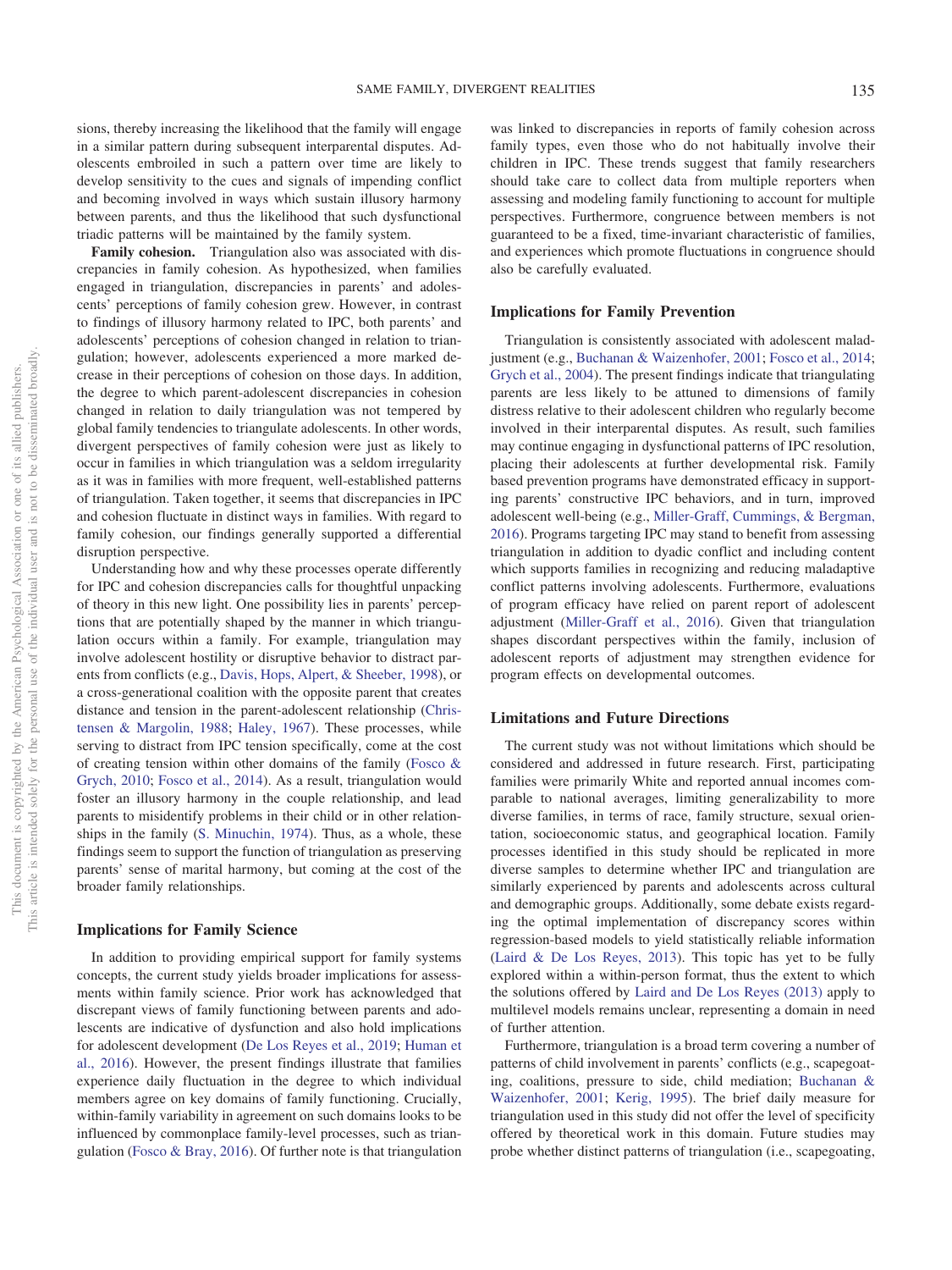pressure to side with one parent over the other) produce similar discrepancies within families.

Finally, triangulation and family members' perceptions of IPC were measured within the same day; therefore, study analyses are unable to offer insight into the direction of effects. Although theory articulates that triangulation functions by promoting discrepant views of IPC (e.g., [S. Minuchin, 1974\)](#page-9-0), the possibility remains that parents' and adolescents' discrepant views of IPC yield triangulation instead. However, to our knowledge, this alternative interpretation is without theoretical or empirical precedent. Collecting more granular data (e.g., multiple measurements per day) would provide an opportunity to evaluate the theoretically proposed direction of effects.

### **Conclusion**

Triangulation is relatively common in families and consistently correlated with adolescents' problem outcomes. The present study offers novel insight into the process of triangulation within families, demonstrating within-family links between triangulation and divergence in parents and adolescents' perceptions of family functioning on a daily timescale. The findings suggest that triangulation may indeed serve to promote a sense of illusory harmony for parents in distressed relationships. Moreover, on days when triangulation occurs, both parents and adolescents perceive decreases in family cohesion; however, adolescent perceptions exhibited more pronounced changes. Together, these findings provide empirical support for previously unexamined theoretical principles of triangulation, while carrying meaningful implications for measurement within family science.

#### **References**

- <span id="page-8-2"></span>Bell, L. G., Bell, D. C., & Nakata, Y. (2001). Triangulation and adolescent development in the U.S. and Japan. *Family Process, 40,* 173–186. <http://dx.doi.org/10.1111/j.1545-5300.2001.4020100173.x>
- <span id="page-8-19"></span>Bolger, N., Davis, A., & Rafaeli, E. (2003). Diary methods: Capturing life as it is lived. *Annual Review of Psychology, 54,* 579 – 616. [http://dx.doi](http://dx.doi.org/10.1146/annurev.psych.54.101601.145030) [.org/10.1146/annurev.psych.54.101601.145030](http://dx.doi.org/10.1146/annurev.psych.54.101601.145030)
- <span id="page-8-18"></span>Bolger, N., & Laurenceau, J. P. (2013). *Intensive longitudinal methods: An introduction to diary and experience sampling research*. New York, NY: Guilford Press.
- <span id="page-8-0"></span>Bowen, M. (1978). *Family therapy in clinical practice*. New York, NY: Jason Aronson.
- <span id="page-8-1"></span>Buchanan, C. M., & Waizenhofer, R. (2001). The impact of interparental conflict on adolescent children: Considerations of family systems and family structure. In A. Booth, A. C. Crouter, & M. Clements (Eds.), *Couples in conflict* (pp. 149 –160). Mahwah, NJ: Erlbaum.
- <span id="page-8-5"></span>Buehler, C., & Welsh, D. P. (2009). A process model of adolescents' triangulation into parents' marital conflict: The role of emotional reactivity. *Journal of Family Psychology, 23,* 167–180. [http://dx.doi.org/10](http://dx.doi.org/10.1037/a0014976) [.1037/a0014976](http://dx.doi.org/10.1037/a0014976)
- <span id="page-8-12"></span>Carlson, C. I., Cooper, C. R., & Spradling, V. Y. (1991). Developmental implications of shared versus distinct perceptions of the family in early adolescence. *New Directions for Child Development, 1991,* 13–32. <http://dx.doi.org/10.1002/cd.23219915103>
- <span id="page-8-23"></span>Christensen, A., & Margolin, G. (1988). Conflict and alliance in distressed and non-distressed families. In R. A. Hinde & J. S. Stevenson-Hinde (Eds.), *Relationships within families: Mutual influences* (pp. 263–282). New York, NY: Oxford University Press.
- <span id="page-8-17"></span>Cox, M. J., & Paley, B. (1997). Families as systems. *Annual Review of Psychology, 48,* 243–267. [http://dx.doi.org/10.1146/annurev.psych.48.1](http://dx.doi.org/10.1146/annurev.psych.48.1.243) [.243](http://dx.doi.org/10.1146/annurev.psych.48.1.243)
- <span id="page-8-20"></span>Cranford, J. A., Shrout, P. E., Iida, M., Rafaeli, E., Yip, T., & Bolger, N. (2006). A procedure for evaluating sensitivity to within-person change: Can mood measures in diary studies detect change reliably? *Personality and Social Psychology Bulletin, 32,* 917–929. [http://dx.doi.org/10.1177/](http://dx.doi.org/10.1177/0146167206287721) [0146167206287721](http://dx.doi.org/10.1177/0146167206287721)
- <span id="page-8-10"></span>Davies, P. T., Myers, R. L., Cummings, E. M., & Heindel, S. (1999). Adult conflict history and children's subsequent responses to conflict: An experimental test. *Journal of Family Psychology, 13,* 610 – 628. [http://](http://dx.doi.org/10.1037/0893-3200.13.4.610) [dx.doi.org/10.1037/0893-3200.13.4.610](http://dx.doi.org/10.1037/0893-3200.13.4.610)
- <span id="page-8-22"></span>Davis, B. T., Hops, H., Alpert, A., & Sheeber, L. (1998). Child responses to parental conflict and their effect on adjustment: A study of triadic relations. *Journal of Family Psychology, 12,* 163–177. [http://dx.doi.org/](http://dx.doi.org/10.1037/0893-3200.12.2.163) [10.1037/0893-3200.12.2.163](http://dx.doi.org/10.1037/0893-3200.12.2.163)
- <span id="page-8-15"></span>De Los Reyes, A. (2013). Strategic objectives for improving understanding of informant discrepancies in developmental psychopathology research. *Development and Psychopathology, 25,* 669 – 682. [http://dx.doi.org/10](http://dx.doi.org/10.1017/S0954579413000096) [.1017/S0954579413000096](http://dx.doi.org/10.1017/S0954579413000096)
- <span id="page-8-13"></span>De Los Reyes, A., Ohannessian, C. M., & Racz, S. J. (2019). Discrepancies between adolescent and parent reports about family relationships. *Child Development Perspectives, 13,* 53–58. [http://dx.doi.org/10.1111/cdep](http://dx.doi.org/10.1111/cdep.12306) [.12306](http://dx.doi.org/10.1111/cdep.12306)
- <span id="page-8-14"></span>Ferdinand, R. F., van der Ende, J., & Verhulst, F. C. (2004). Parentadolescent disagreement regarding psychopathology in adolescents from the general population as a risk factor for adverse outcome. *Journal of Abnormal Psychology, 113,* 198 –206. [http://dx.doi.org/10.1037/0021-](http://dx.doi.org/10.1037/0021-843X.113.2.198) [843X.113.2.198](http://dx.doi.org/10.1037/0021-843X.113.2.198)
- <span id="page-8-9"></span>Fosco, G. M., & Bray, B. C. (2016). Profiles of cognitive appraisals and triangulation into interparental conflict: Implications for adolescent adjustment. *Journal of Family Psychology, 30,* 533–542. [http://dx.doi.org/](http://dx.doi.org/10.1037/fam0000192) [10.1037/fam0000192](http://dx.doi.org/10.1037/fam0000192)
- <span id="page-8-6"></span>Fosco, G. M., & Grych, J. H. (2008). Emotional, cognitive, and family systems mediators of children's adjustment to interparental conflict. *Journal of Family Psychology, 22,* 843– 854. [http://dx.doi.org/10.1037/](http://dx.doi.org/10.1037/a0013809) [a0013809](http://dx.doi.org/10.1037/a0013809)
- <span id="page-8-7"></span>Fosco, G. M., & Grych, J. H. (2010). Adolescent triangulation into parental conflicts: Longitudinal implications for appraisals and adolescent-parent relations. *Journal of Marriage and Family, 72,* 254 –266. [http://dx.doi](http://dx.doi.org/10.1111/j.1741-3737.2010.00697.x) [.org/10.1111/j.1741-3737.2010.00697.x](http://dx.doi.org/10.1111/j.1741-3737.2010.00697.x)
- <span id="page-8-8"></span>Fosco, G. M., Lippold, M., & Feinberg, M. (2014). Interparental boundary problems, parent–adolescent hostility, and adolescent–parent hostility: A family process model for adolescent aggression problems. *Couple and Family Psychology: Research and Practice, 3,* 141–155. [http://dx.doi](http://dx.doi.org/10.1037/cfp0000025) [.org/10.1037/cfp0000025](http://dx.doi.org/10.1037/cfp0000025)
- <span id="page-8-16"></span>Gaylord, N. K., Kitzmann, K. M., & Coleman, J. K. (2003). Parents' and children's perceptions of parental behavior: Associations with the children's psychosocial adjustment in the classroom. *Parenting: Science and Practice, 3,* 23– 47. [http://dx.doi.org/10.1207/S15327922PAR0301\\_02](http://dx.doi.org/10.1207/S15327922PAR0301_02)
- <span id="page-8-3"></span>Gerard, J. M., Buehler, C., Franck, K. L., & Anderson, O. (2005). In the eyes of the beholder: Cognitive appraisals as mediators of the association between interparental conflict and youth maladjustment. *Journal of Family Psychology, 19,* 376 –384. [http://dx.doi.org/10.1037/0893-3200](http://dx.doi.org/10.1037/0893-3200.19.3.376) [.19.3.376](http://dx.doi.org/10.1037/0893-3200.19.3.376)
- <span id="page-8-11"></span>Grych, J. H. (1998). Children's appraisals of interparental conflict: Situational and contextual influences. *Journal of Family Psychology, 12,* 437– 453. <http://dx.doi.org/10.1037/0893-3200.12.3.437>
- <span id="page-8-4"></span>Grych, J. H., Raynor, S. R., & Fosco, G. M. (2004). Family processes that shape the impact of interparental conflict on adolescents. *Development and Psychopathology, 16,* 649 – 665. [http://dx.doi.org/10.1017/](http://dx.doi.org/10.1017/S0954579404004717) [S0954579404004717](http://dx.doi.org/10.1017/S0954579404004717)
- <span id="page-8-21"></span>Grych, J. H., Seid, M., & Fincham, F. D. (1992). Assessing marital conflict from the child's perspective: The Children's Perception of Interparental